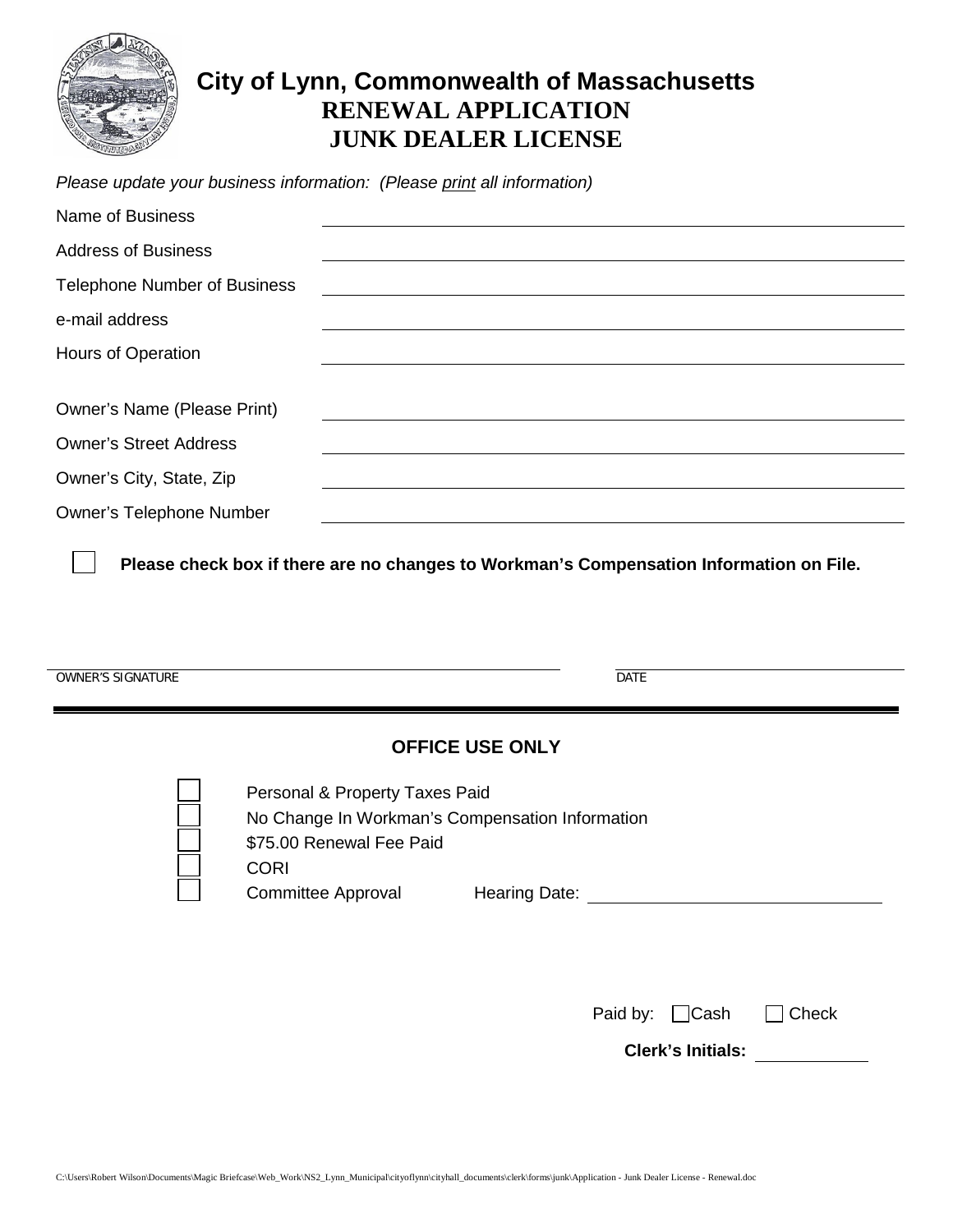## **INSTRUCTIONS FOR JUNK DEALER**

-  $X$  Q N  $'$  H D O H U  $V$  Y L F H Q V H V U H Q H

**Steps to complete for License** 

 $\ddot{\phantom{0}}$ 

 $\ddot{\phantom{0}}$ 

\$ S S O L F **DReNdwaLis R0000** year)L V ri Re es r (ri inal is ry) rers nsran er an rerya r

**For New Applicants OR Applicants with New Locations:** 

& R Q W D F W , Q V S5 HR FR WP L R Q D O 6WH<br>O R F D W L R Q G R H V Q R W Q H H G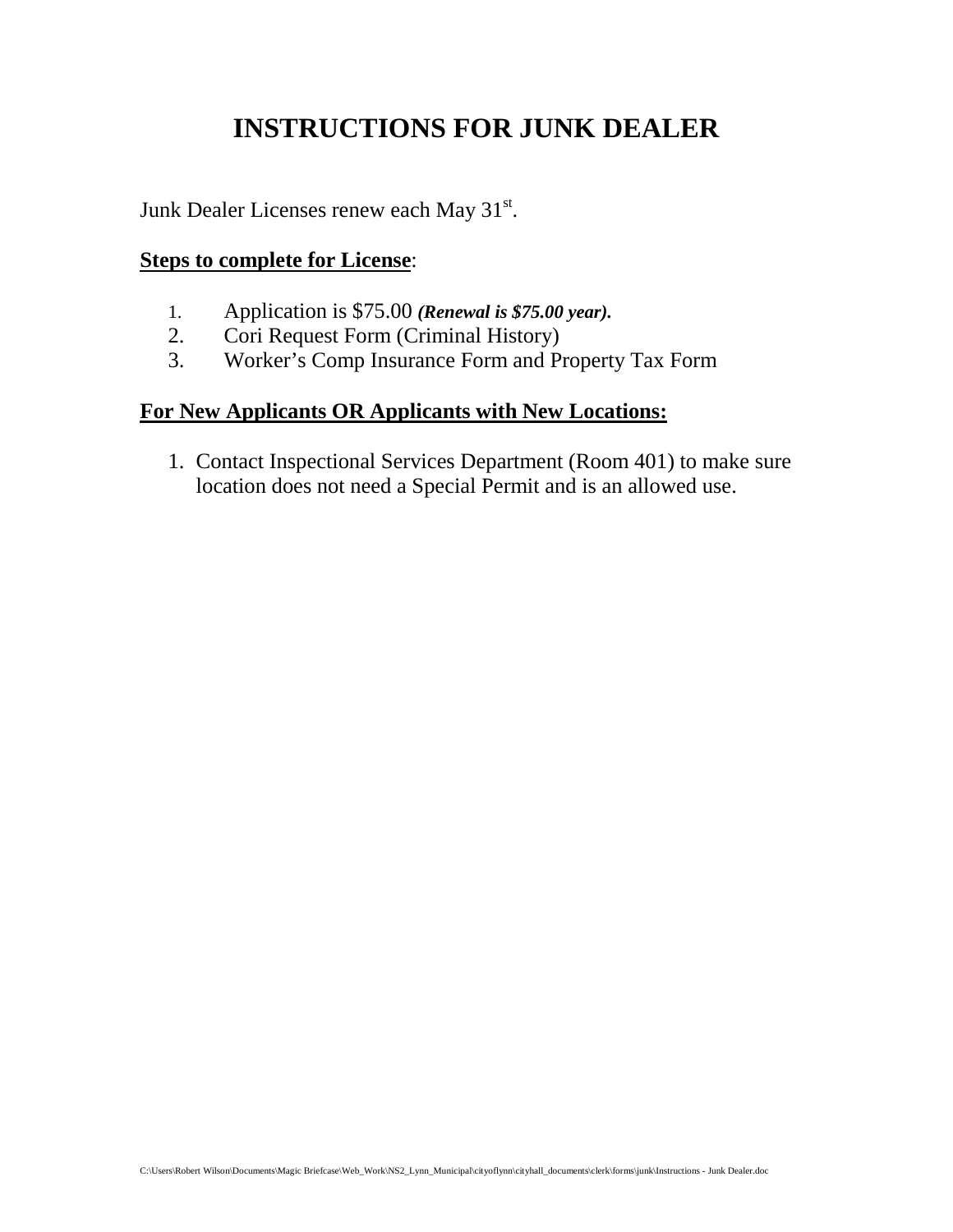

## **TTOOSHMANS** CITY OF LYNN

December 11, 1990 In City Council

three bedroon

**D.B., 707, Wel-**

*Contract NNA* 9016-002-809-108

**NNA** 

 $19<sup>°</sup>$ 

Dretered that

IN THE YEAR ONE THOUSAND NINE HUNDRED NINETY AN ORDINANCE AMENDING AN ORDINANCE RELATING TO THE SALE OF JUNK, OLD METALS, SECOND-HAND ARTICLES, COINS AND STAMPS

Be ir Ordained by the City Council of the City of Lynn and by the authority of the same as follows, to wit:-

SECTION 1. The ordinance establishing an ordinance relative to the sale of junk, old metals, second-hand articles, coins and stamps in the City of Lynn is hereby amended by providing as follows:

Section 10 shall be amended by deleting the words "... two (2) weeks" and inserting in lieu of "... four (4) weeks"

SECTION 2. All ordinances or parts of ordinances inconsistent herewith are hereby repealed.

៉ុប៉

 $\tilde{\tilde{c}}$ 

This ordinance shall take effect thirty-one (31) days SECTION 3. after its final approval as adopted and advertised.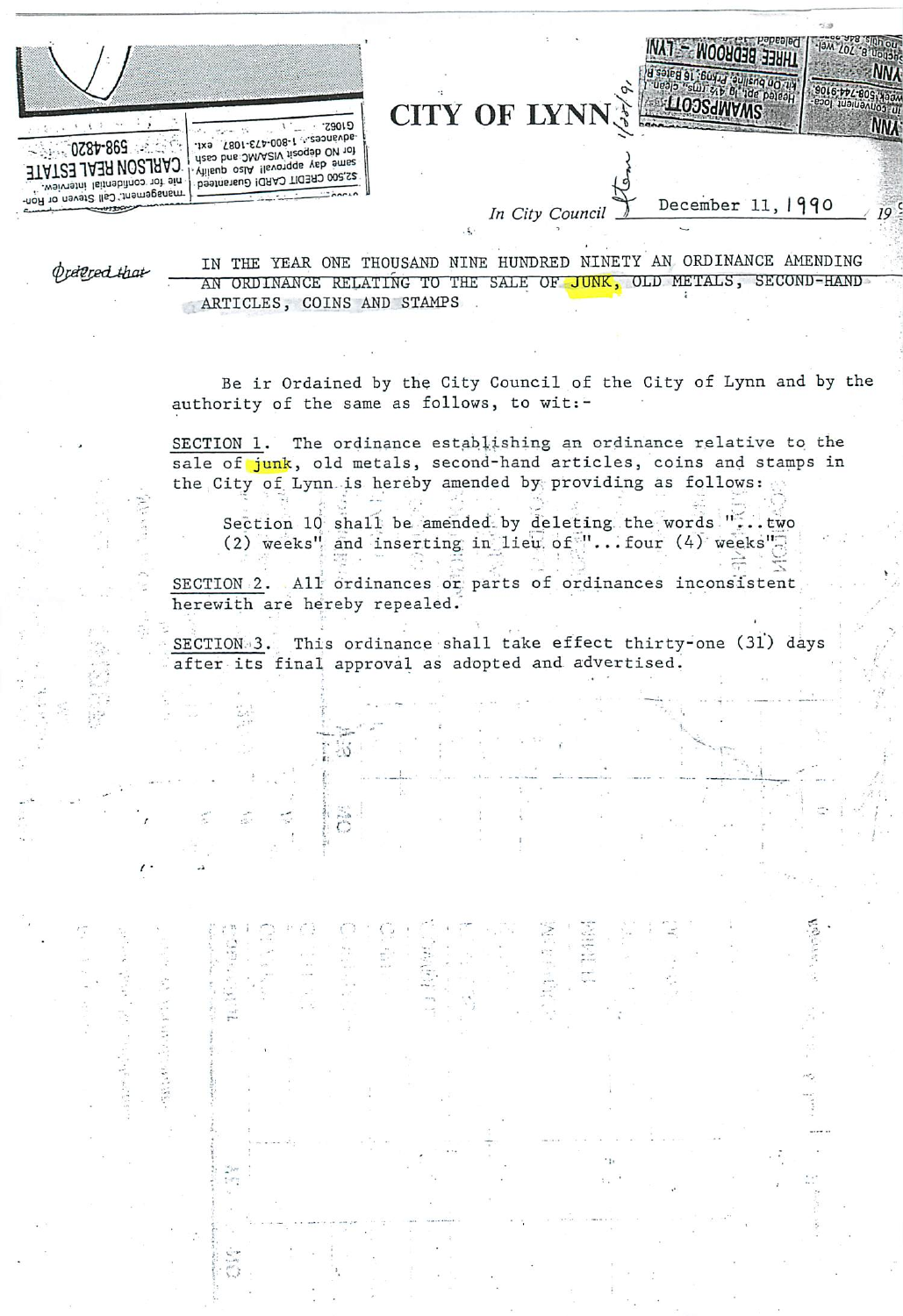" A BAALADA ASA A BAALADA " Dustin Hoffman.in Winner 6 Academy Awards

COMING NEXT: BLACK STALLION'  $(5.9)$ 

In City Council Attornst 12, 1980

City Cler

IN THE YEAR ONE THOUSAND NINE HUNDREN EIGHTY Ordered that AN ORDINANCE ESTABLISHING AN ORDINANCE RELATING TO THE SALE OF JUNK, OLD METALS, SECOND-HAND ARTICLES, COINS AND STAMPS

aman relations.

ni gninisti laiooqe boyiooq

inoisaint 9970<sup>51</sup> air - 6dh b9lbul<br>Sinoisain - 6dh - 6dh b9lbul

ir Force Base, the airman uring the six weeks at Lackland

Be it ordained by the City Council of the City of Lynn and by the authority of the same as follows, to wit: 4

Section 1. Every person keeping a shop for the purchase, sale or barter of junk, old metals, second-hand articles, coins and stamps, and every person collecting, by purchase or otherwise, jurk, old metals, second-hand articles, coins and stamps from place to place must be licensed by the City Council, whether such collector is engaged in business in his own behalf or employed by another.

Section 2. Every keeper of a shop so licensed shall put in some suitable and conspicuous place in his shop, a sign having his name and occupation legibly inscribed thereon in large letters. Every such shop and all articles of merchandise therein, and awy place, vehicle or receptacle used for the collection or keeping of junk, old metals, second-hand articles, stamps or coins, may be examined at any time by the City Council of the City of Lynn, Lynn.

Section 3. Every vehicle used in the exercise of the business of any person licensed as above shall have placed upon the outside and upon each side, the number of the license and name of the owner thereof, immplain, legible figures and letters, of not less than three (3) inches in size so that the same may be distinctly seen and read.  $\mathcal{D}^{\infty}_{\mathcal{C}}$ 

Section 4. Every person licensed as a keeper of a shop under this ordinance shall keep a book in which shall be written in English, at the time of every receipt of purchase, a description of the article purchased, the name, aage and residence of the person from, whom purchased and the day and hour when such purchase was made.<br>Said book'shall be at all times open for the inspection of the City Council, its designee or members of the Police Departments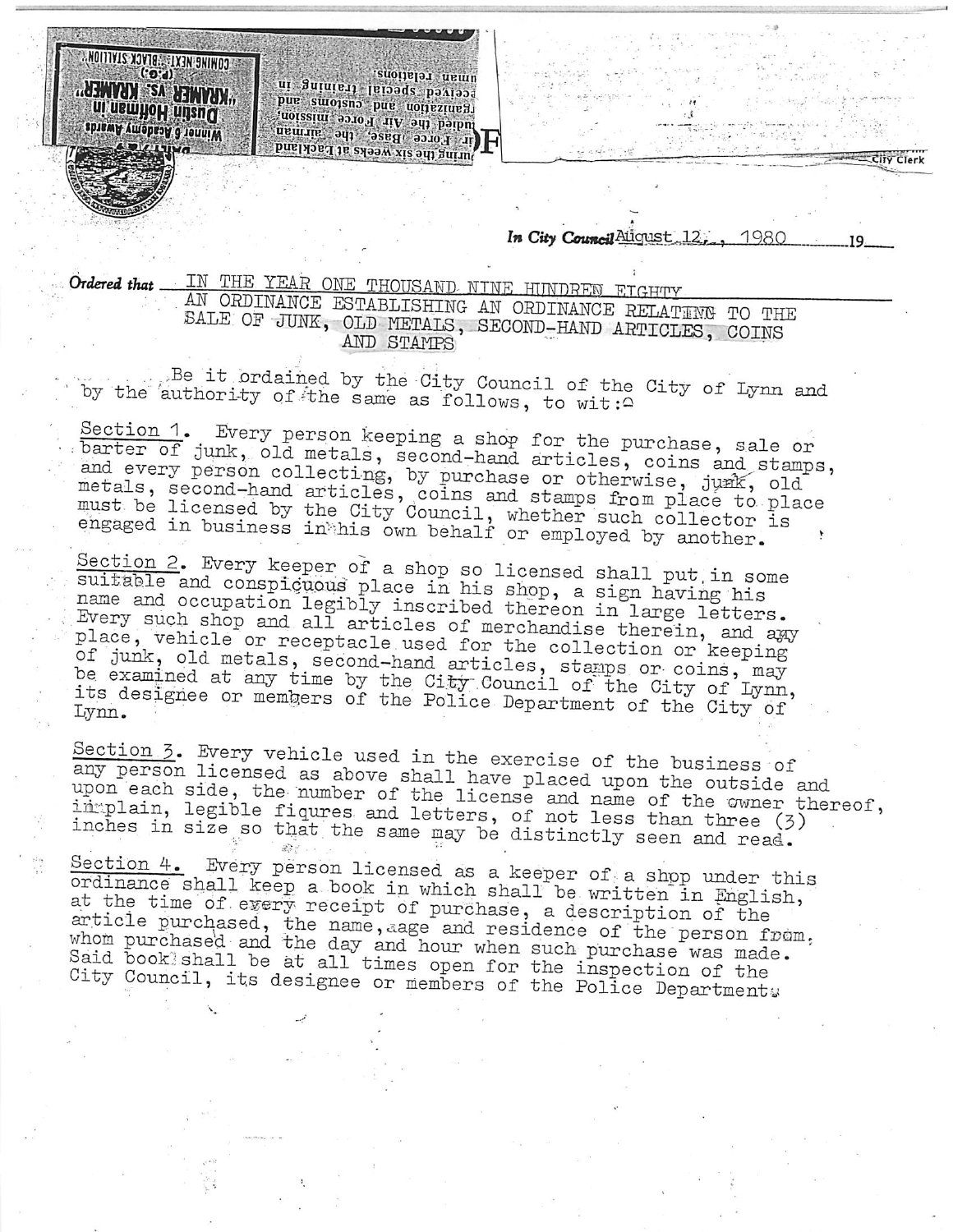

## CITY OF LYNN

 $-2-$ 

In City Council

.19.

Ordered that.

SECTION 5. No person, licensed as aforesaid, shall directly or indirectly, either purchase or receive by way of barter or exchange any of the articles aforesaid of any minor, and no article purchased or received shall be sold until a period of at least one week from the date of the purchase or receipt of the same shall have elapsed and none of the articles aforesaid shall be purchased or received between the hours of 9:00 P.M. and 6:00 A.M., nor upon upon any legal holidays. Every person licensed under this ordinace shall be responsible for all persons employed by him in the business and any violation of this ordinance or violation of the terms of the license by any employee of said dealer, or by any person upon the licensed premises, shall be construed to be a violation of this ordinance or of the license by the dealer.

SECTION 6. The City Council shall have power at all times to revoke any license granted under this ordinance after a hearing before the License Committee of the City Council of the City of Lynn. All such licenses shall, unless revoked, continue in force until the first day of May next after the date thereof.

SECTION 7. All licenses granted under this ordinance shall contain a clause stipulating that the person so licensed agrees to abide by and be subject to all the provisions of this ordinance or any ordinance which may be adopted by the City Council relating to the sale of Junk, old metals, second-hand articles, coins and stamps. All the provisions of this ordinance shall be incorporated into each license granted under it.

The fees for the following licenses shall be as follows: SECTION 8.

| JUNK DEALERS\$50.00                       |  |
|-------------------------------------------|--|
| JUNK COLLECTORS\$25.00                    |  |
| OLD METALS\$50.00                         |  |
| SECOND-HAND ARTICLES\$50.00               |  |
| COTNS. STAMPS. OLD GOLD AND SILVER\$50.00 |  |
|                                           |  |